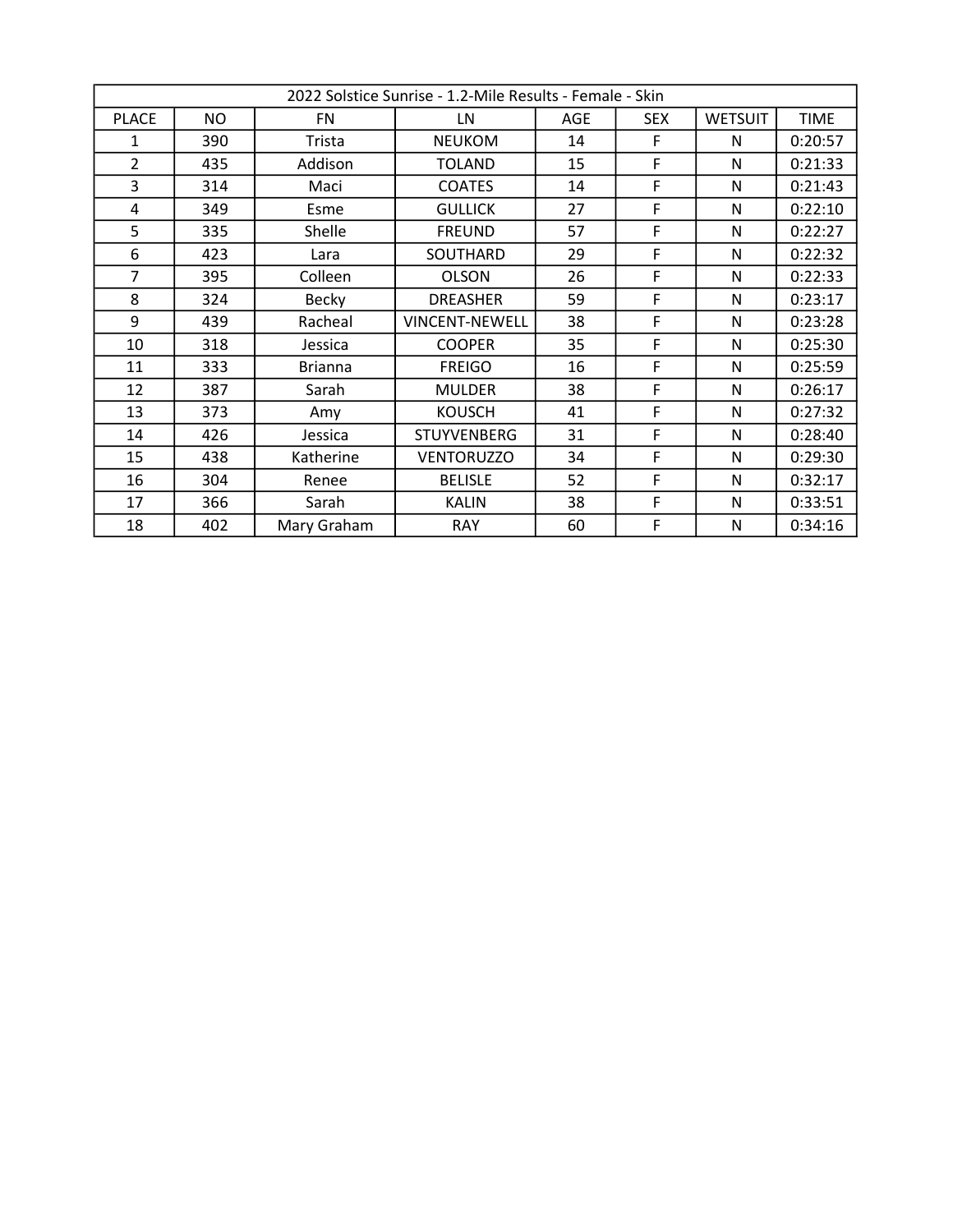|              | 2022 Solstice Sunrise - 1.2-Mile Results - Male - Skin |               |                    |            |            |                |             |  |  |
|--------------|--------------------------------------------------------|---------------|--------------------|------------|------------|----------------|-------------|--|--|
| <b>PLACE</b> | <b>NO</b>                                              | FN            | LN                 | <b>AGE</b> | <b>SEX</b> | <b>WETSUIT</b> | <b>TIME</b> |  |  |
| 1            | 370                                                    | <b>Thomas</b> | <b>KINSEY</b>      | 31         | м          | N              | 0:23:59     |  |  |
| 2            | 365                                                    | Dan           | <b>KALIN</b>       | 65         | м          | N              | 0:24:54     |  |  |
| 3            | 305                                                    | Richard       | <b>BINDSEIL</b>    | 53         | м          | N              | 0:26:10     |  |  |
| 4            | 329                                                    | Christopher   | <b>FEES</b>        | 30         | м          | N              | 0:26:19     |  |  |
| 5            | 444                                                    | Peter         | <b>WILL</b>        | 65         | м          | N              | 0:26:58     |  |  |
| 6            | 334                                                    | Gregory       | <b>FREUND</b>      | 58         | м          | N              | 0:27:19     |  |  |
| 7            | 361                                                    | Darren        | <b>IMHOFF</b>      | 47         | м          | N              | 0:31:44     |  |  |
| 8            | 362                                                    | Owen          | <b>IMHOFF</b>      | 12         | M          | N              | 0:31:45     |  |  |
| 9            | 412                                                    | Eric          | <b>ROTHLEUTNER</b> | 30         | м          | N              | 0:32:06     |  |  |
| 10           | 442                                                    | Oliver        | <b>WEST</b>        | 49         | м          | N              | 0:32:11     |  |  |
| 11           | 344                                                    | Philip        | <b>GOGGIN</b>      | 59         | м          | N              | 0:37:16     |  |  |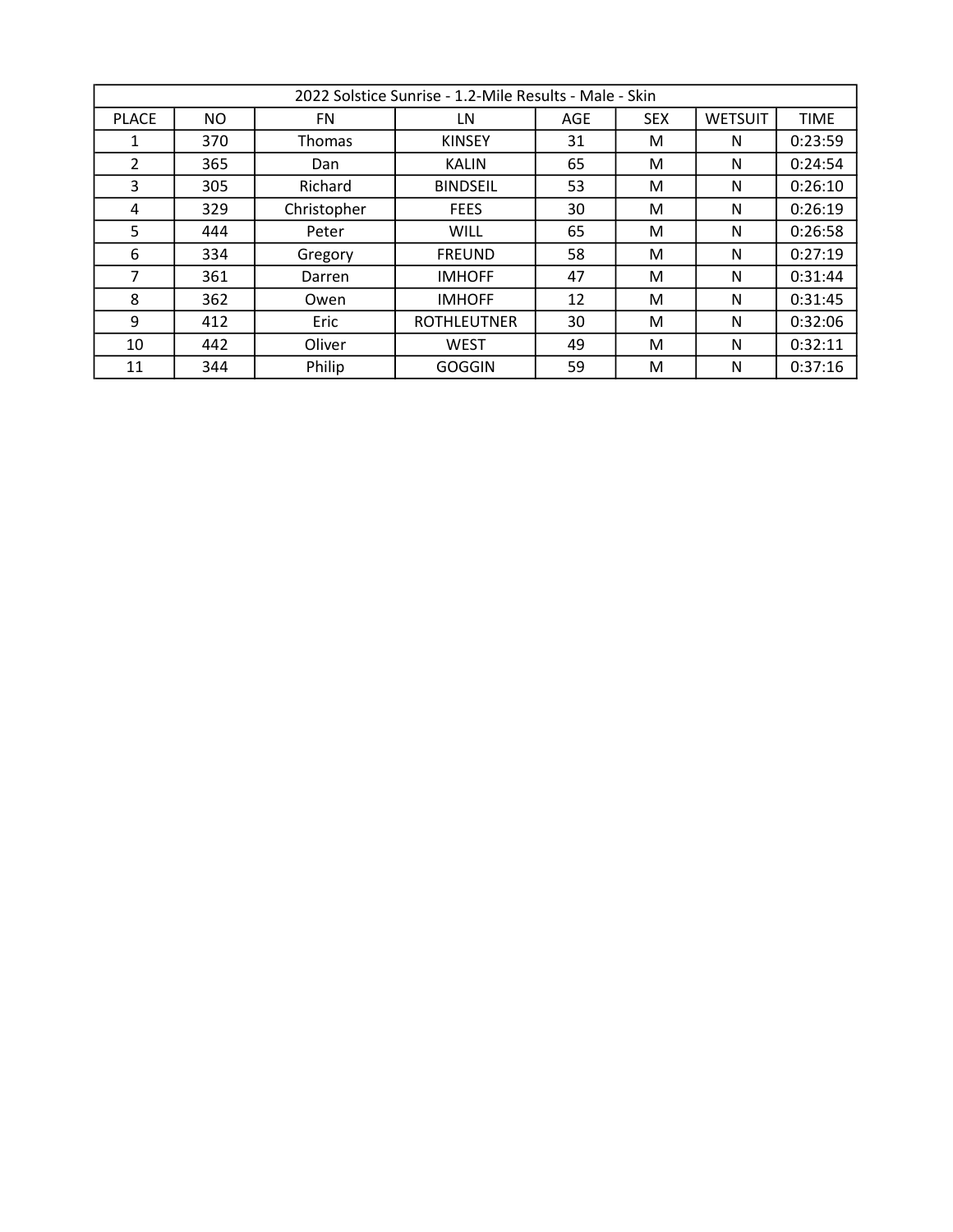| 2022 Solstice Sunrise - 1.2-Mile Results - Female - Wetsuit |     |               |                  |     |            |                |             |
|-------------------------------------------------------------|-----|---------------|------------------|-----|------------|----------------|-------------|
| <b>PLACE</b>                                                | NO. | <b>FN</b>     | LN               | AGE | <b>SEX</b> | <b>WETSUIT</b> | <b>TIME</b> |
| 1                                                           | 380 | Olivia        | <b>LUCAS</b>     | 47  | F          | Υ              | 0:21:57     |
| $\overline{2}$                                              | 408 | Kristin       | <b>REID</b>      | 53  | F          | Y              | 0:23:04     |
| 3                                                           | 368 | <b>Erin</b>   | <b>KEANE</b>     | 38  | F          | Y              | 0:23:44     |
| 4                                                           | 325 | Alexandra     | <b>DREU</b>      | 47  | F          | Y              | 0:24:12     |
| 5                                                           | 376 | Carla         | LAUKKA           | 45  | F          | Y              | 0:24:50     |
| 6                                                           | 422 | Rachel        | <b>SNYDER</b>    | 31  | F          | Y              | 0:25:07     |
| $\overline{7}$                                              | 377 | Maria         | <b>LEMIEUX</b>   | 53  | F          | Y              | 0:25:20     |
| 8                                                           | 420 | Erin          | SIZEMORE         | 46  | F          | Y              | 0:25:40     |
| 9                                                           | 400 | Aimee         | PRESSMAN         | 32  | F          | Y              | 0:26:11     |
| 10                                                          | 427 | Angie         | <b>SWANSON</b>   | 49  | F          | Y              | 0:28:32     |
| 11                                                          | 448 | Kristi        | ZALESNE          | 45  | F          | Y              | 0:29:32     |
| 12                                                          | 339 | Laura         | <b>GEHANT</b>    | 45  | F          | Y              | 0:30:08     |
| 13                                                          | 399 | Angelica      | <b>POLLOCK</b>   | 33  | F          | Y              | 0:30:45     |
| 14                                                          | 447 | Masumi        | YONEYAMA         | 45  | F          | Y              | 0:31:13     |
| 15                                                          | 327 | Megan         | <b>EISENHARD</b> | 41  | F          | Y              | 0:31:20     |
| 16                                                          | 432 | Judy          | <b>THOMAS</b>    | 59  | F          | Y              | 0:31:28     |
| 17                                                          | 303 | Caroline      | <b>BAKER</b>     | 32  | F          | Y              | 0:35:59     |
| 18                                                          | 452 | <b>Brandy</b> | <b>BRYANT</b>    | 45  | F          | Y              | 0:37:39     |
| 19                                                          | 410 | Sayge         | <b>ROSS</b>      | 25  | F          | Y              | 0:39:01     |
| 20                                                          | 434 | Liana         | <b>TOBIN</b>     | 36  | F          | Y              | 0:40:40     |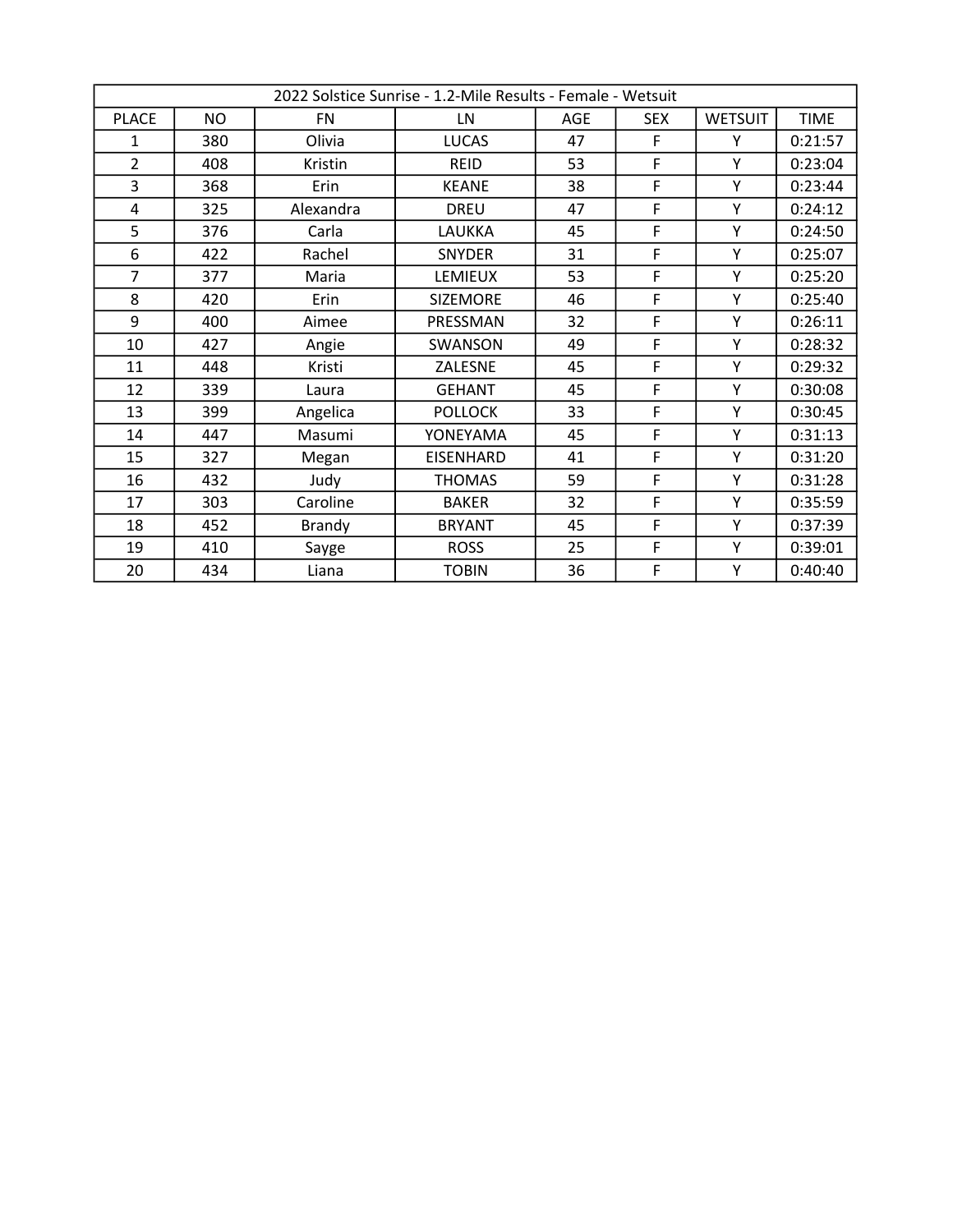|                | 2022 Solstice Sunrise - 1.2 Mile Results - Male - Wetsuit |              |                 |     |            |                |             |  |
|----------------|-----------------------------------------------------------|--------------|-----------------|-----|------------|----------------|-------------|--|
| <b>PLACE</b>   | NO.                                                       | FN.          | LN              | AGE | <b>SEX</b> | <b>WETSUIT</b> | <b>TIME</b> |  |
| 1              | 328                                                       | Ryan         | <b>ENGLEDOW</b> | 23  | M          | Υ              | 0:19:16     |  |
| $\overline{2}$ | 302                                                       | Keith        | <b>BAILEY</b>   | 50  | М          | Υ              | 0:21:08     |  |
| 3              | 424                                                       | Scott        | <b>SPRIGGS</b>  | 49  | М          | Υ              | 0:22:08     |  |
| 4              | 401                                                       | Jonathan     | PRESSMAN        | 35  | M          | Υ              | 0:22:35     |  |
| 5              | 428                                                       | Mark         | <b>SWANSON</b>  | 50  | M          | Υ              | 0:23:14     |  |
| 6              | 455                                                       | Josh         | <b>BAKER</b>    | 32  | М          | Υ              | 0:25:00     |  |
| $\overline{7}$ | 396                                                       | <b>Brent</b> | O'NEILL         | 45  | M          | Υ              | 0:25:13     |  |
| 8              | 379                                                       | Peter        | LORENZEN        | 68  | М          | Υ              | 0:25:22     |  |
| 9              | 374                                                       | Russell      | KRALL           | 38  | М          | Υ              | 0:25:26     |  |
| 10             | 352                                                       | Vince        | <b>HASSEL</b>   | 59  | M          | Υ              | 0:25:31     |  |
| 11             | 403                                                       | Kellen       | <b>REAR</b>     | 27  | М          | Υ              | 0:26:03     |  |
| 12             | 388                                                       | <b>Bob</b>   | <b>MURPHY</b>   | 57  | М          | Υ              | 0:27:10     |  |
| 13             | 418                                                       | Adrian       | <b>SHOPP</b>    | 50  | M          | Υ              | 0:31:16     |  |
| 14             | 393                                                       | <b>Brian</b> | O'CONNELL       | 54  | М          | Υ              | 0:31:55     |  |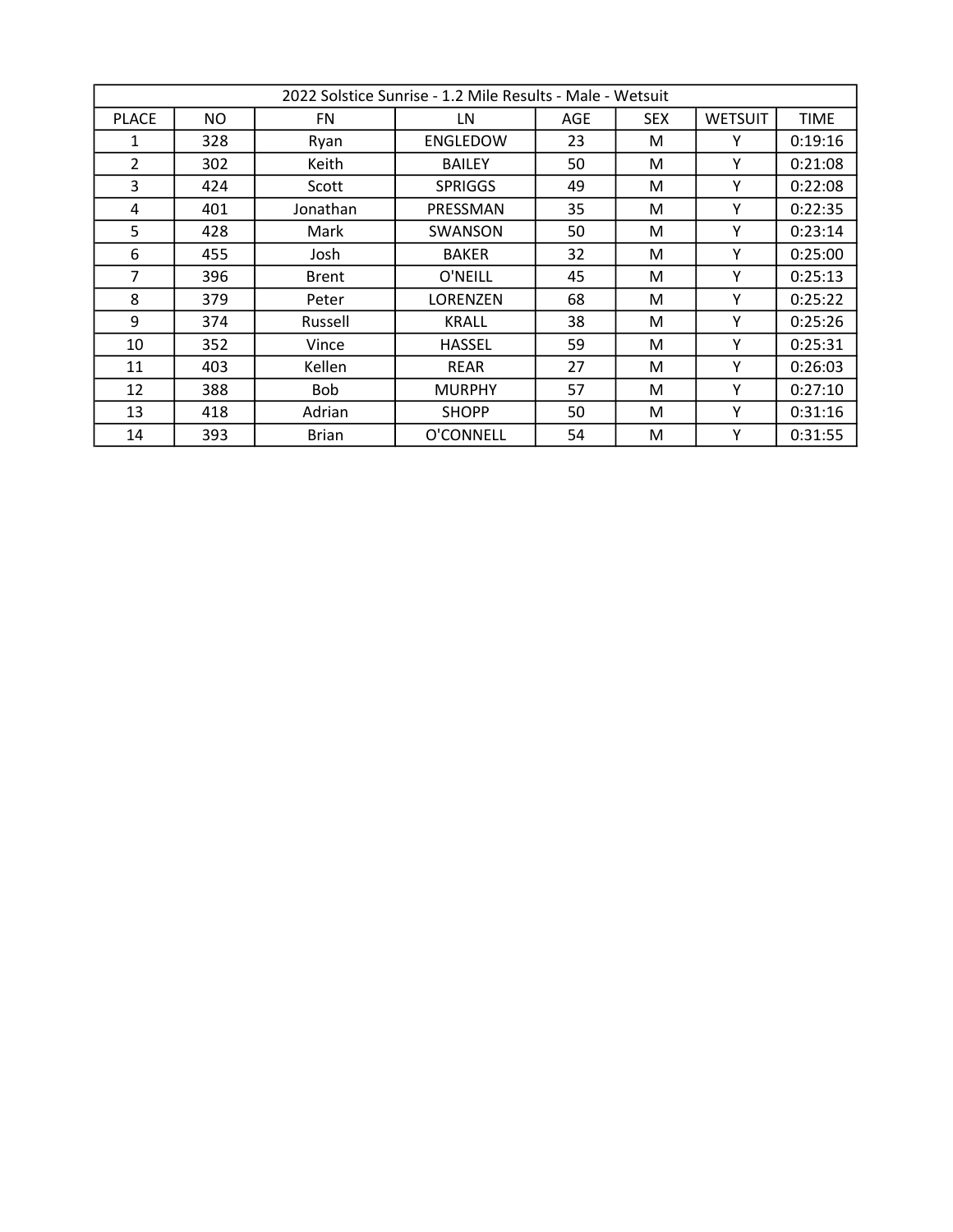|                | 2022 Solstice Sunrise - 2.4 Mile Results - Female - Skin |           |                    |            |            |                |             |  |
|----------------|----------------------------------------------------------|-----------|--------------------|------------|------------|----------------|-------------|--|
| <b>PLACE</b>   | <b>NO</b>                                                | <b>FN</b> | LN                 | <b>AGE</b> | <b>SEX</b> | <b>WETSUIT</b> | <b>TIME</b> |  |
| 1              | 397                                                      | Lauryn    | <b>ORAM</b>        | 17         | F          | N              | 0:39:03     |  |
| $\overline{2}$ | 363                                                      | Madeline  | <b>JABLIN</b>      | 20         | F          | N              | 0:39:32     |  |
| 3              | 346                                                      | Olivia    | <b>GREER</b>       | 16         | F          | N              | 0:39:56     |  |
| 4              | 413                                                      | Ayla      | <b>ROWAN</b>       | 16         | F          | N              | 0:39:56     |  |
| 5              | 330                                                      | Melissa   | <b>FOSTER</b>      | 41         | F          | N              | 0:43:31     |  |
| 6              | 453                                                      | Christy   | <b>BURKHARD</b>    | 45         | F          | N              | 0:46:08     |  |
| $\overline{7}$ | 382                                                      | Meredith  | <b>MAKOWSKY</b>    | 16         | F          | N              | 0:48:11     |  |
| 8              | 445                                                      | Lydia     | <b>WOLCOTT</b>     | 28         | F          | N              | 0:48:15     |  |
| 9              | 391                                                      | Kelsey    | <b>NEWMAN</b>      | 28         | F          | N              | 0:49:03     |  |
| 10             | 431                                                      | Lisa      | <b>THILKER</b>     | 56         | F          | N              | 0:50:20     |  |
| 11             | 425                                                      | Hilary    | <b>STEVENS</b>     | 35         | F          | N              | 0:50:56     |  |
| 12             | 411                                                      | Anna      | <b>ROTHLEUTNER</b> | 29         | F          | N              | 0:52:45     |  |
| 13             | 338                                                      | Lindsay   | <b>GARDNER</b>     | 33         | F          | N              | 0:52:48     |  |
| 14             | 414                                                      | Jessica   | <b>ROY</b>         | 29         | F          | N              | 0:52:58     |  |
| 15             | 404                                                      | Mj        | <b>REDMAN</b>      | 54         | F          | N              | 0:56:26     |  |
| 16             | 419                                                      | Abigail   | <b>SHUPE</b>       | 37         | F          | N              | 0:56:51     |  |
| 17             | 385                                                      | Diane     | <b>MARX</b>        | 59         | F          | N              | 1:02:27     |  |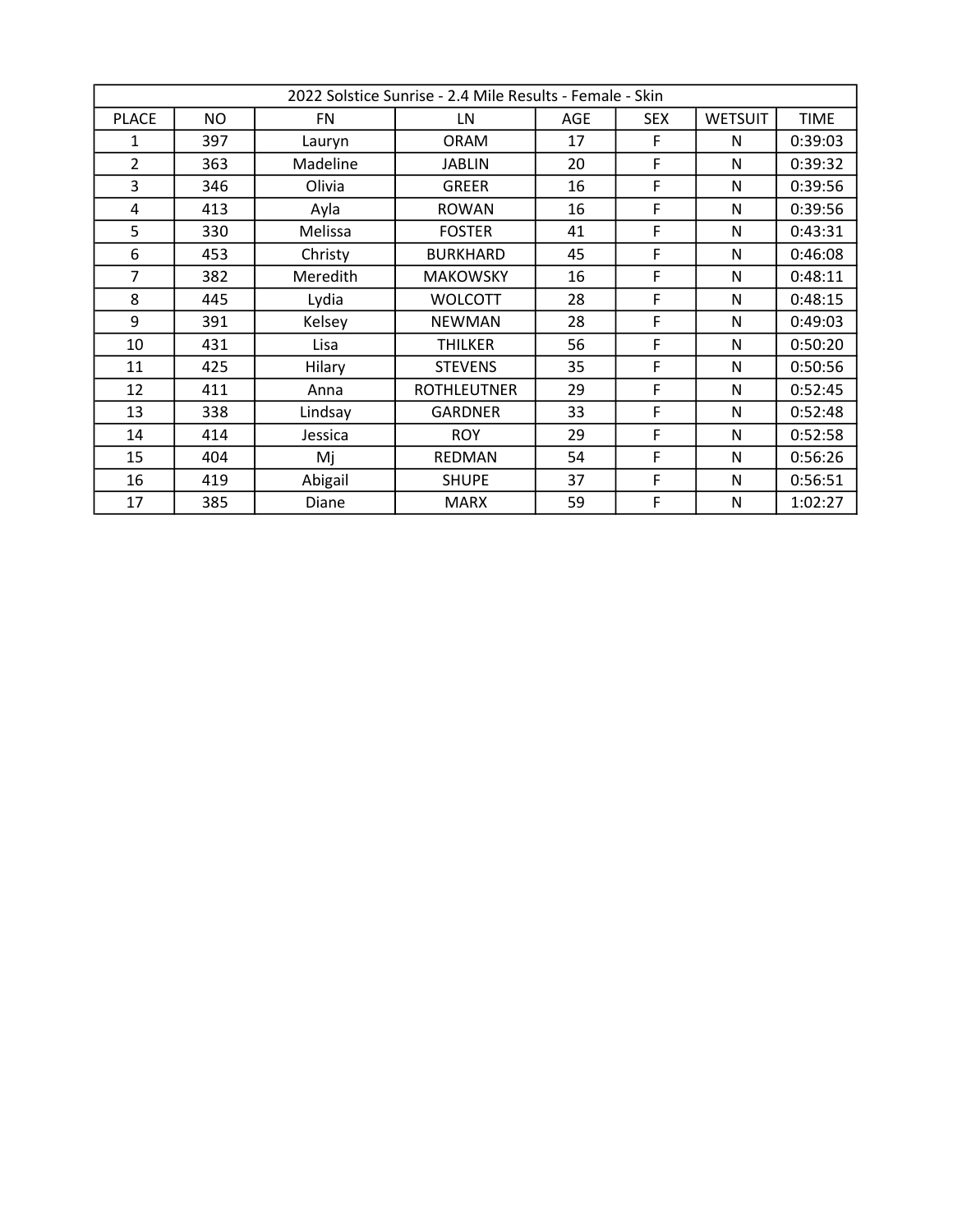|                | 2022 Solstice Sunrise - 2.4 Mile Results - Male - Skin |                |                  |            |            |                |             |
|----------------|--------------------------------------------------------|----------------|------------------|------------|------------|----------------|-------------|
| <b>PLACE</b>   | NO.                                                    | <b>FN</b>      | LN               | <b>AGE</b> | <b>SEX</b> | <b>WETSUIT</b> | <b>TIME</b> |
| 1              | 407                                                    | Scott          | <b>REEDER</b>    | 20         | M          | N              | 0:34:00     |
| $\overline{2}$ | 437                                                    | Taylor         | <b>USELIS</b>    | 26         | M          | N              | 0:34:17     |
| 3              | 406                                                    | John           | <b>REEDER</b>    | 16         | М          | N              | 0:35:05     |
| 4              | 369                                                    | <b>Barrett</b> | <b>KERRIGAN</b>  | 14         | M          | N              | 0:35:05     |
| 5              | 323                                                    | Micah          | <b>DENBRABER</b> | 19         | M          | N              | 0:39:44     |
| 6              | 306                                                    | Frank          | <b>BIRD</b>      | 58         | M          | N              | 0:39:47     |
| $\overline{7}$ | 398                                                    | Don            | <b>PEARSON</b>   | 58         | М          | N              | 0:45:37     |
| 8              | 364                                                    | Mark           | <b>JABLIN</b>    | 51         | M          | N              | 0:45:55     |
| 9              | 405                                                    | Nathan         | <b>REED</b>      | 32         | M          | N              | 0:50:45     |
| 10             | 421                                                    | Ryan           | <b>SMITH</b>     | 47         | M          | N              | 0:50:55     |
| 11             | 354                                                    | Chadwick       | <b>HEALY</b>     | 35         | M          | N              | 0:50:58     |
| 12             | 358                                                    | Dana           | <b>HORNKOHL</b>  | 53         | M          | N              | 1:03:43     |
| 13             | 342                                                    | Alex           | <b>GLADES</b>    | 33         | M          | N              | 1:04:49     |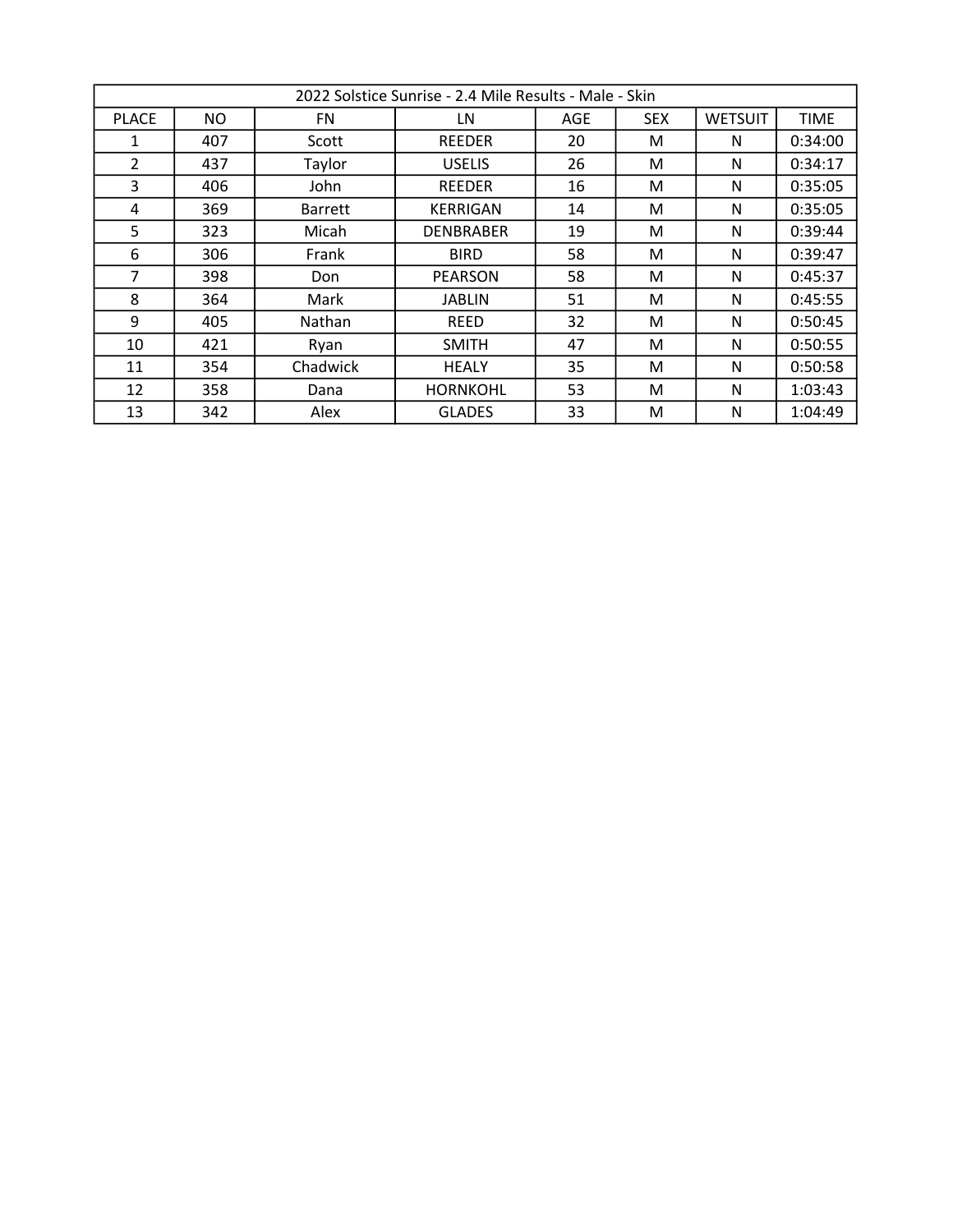|                | 2022 Solstice Sunrise - 2.4 Mile Results - Female - Wetsuit |                 |                  |     |            |                |             |  |
|----------------|-------------------------------------------------------------|-----------------|------------------|-----|------------|----------------|-------------|--|
| <b>PLACE</b>   | NO.                                                         | FN.             | LN               | AGE | <b>SEX</b> | <b>WETSUIT</b> | <b>TIME</b> |  |
| 1              | 315                                                         | Rachel          | <b>COHEN</b>     | 31  | F          | Υ              | 0:35:54     |  |
| $\overline{2}$ | 321                                                         | Katharine       | DE SIMONE        | 50  | F          | Υ              | 0:43:26     |  |
| 3              | 301                                                         | Palmira         | ALVAREZ          | 40  | F          | Υ              | 0:43:46     |  |
| 4              | 436                                                         | Jennifer        | <b>TUCKER</b>    | 50  | F          | Υ              | 0:45:14     |  |
| 5              | 317                                                         | Katie           | <b>CONVERSE</b>  | 40  | F          | Υ              | 0:45:33     |  |
| 6              | 311                                                         | Julia           | <b>CALISH</b>    | 29  | F          | Υ              | 0:47:13     |  |
| $\overline{7}$ | 416                                                         | Caitlin         | <b>SCHNITZER</b> | 31  | F          | Υ              | 0:48:11     |  |
| 8              | 430                                                         | Allison         | THERWHANGER      | 56  | F          | Υ              | 0:48:11     |  |
| 9              | 320                                                         | Lisa            | <b>DALE</b>      | 52  | F          | Υ              | 0:51:01     |  |
| 10             | 359                                                         | Claudia         | <b>HUSKAMP</b>   | 40  | F          | Υ              | 0:51:47     |  |
| 11             | 332                                                         | <b>Isabella</b> | <b>FRANZ</b>     | 27  | F          | Υ              | 0:53:58     |  |
| 12             | 451                                                         | Karen           | <b>DORIS</b>     | 44  | F          | Υ              | 0:57:10     |  |
| 13             | 313                                                         | <b>Francis</b>  | <b>CHEUNG</b>    | 28  | F          | Υ              | 0:58:43     |  |
| 14             | 336                                                         | Michelle        | <b>FRIEDRICH</b> | 51  | F          | Υ              | 1:02:18     |  |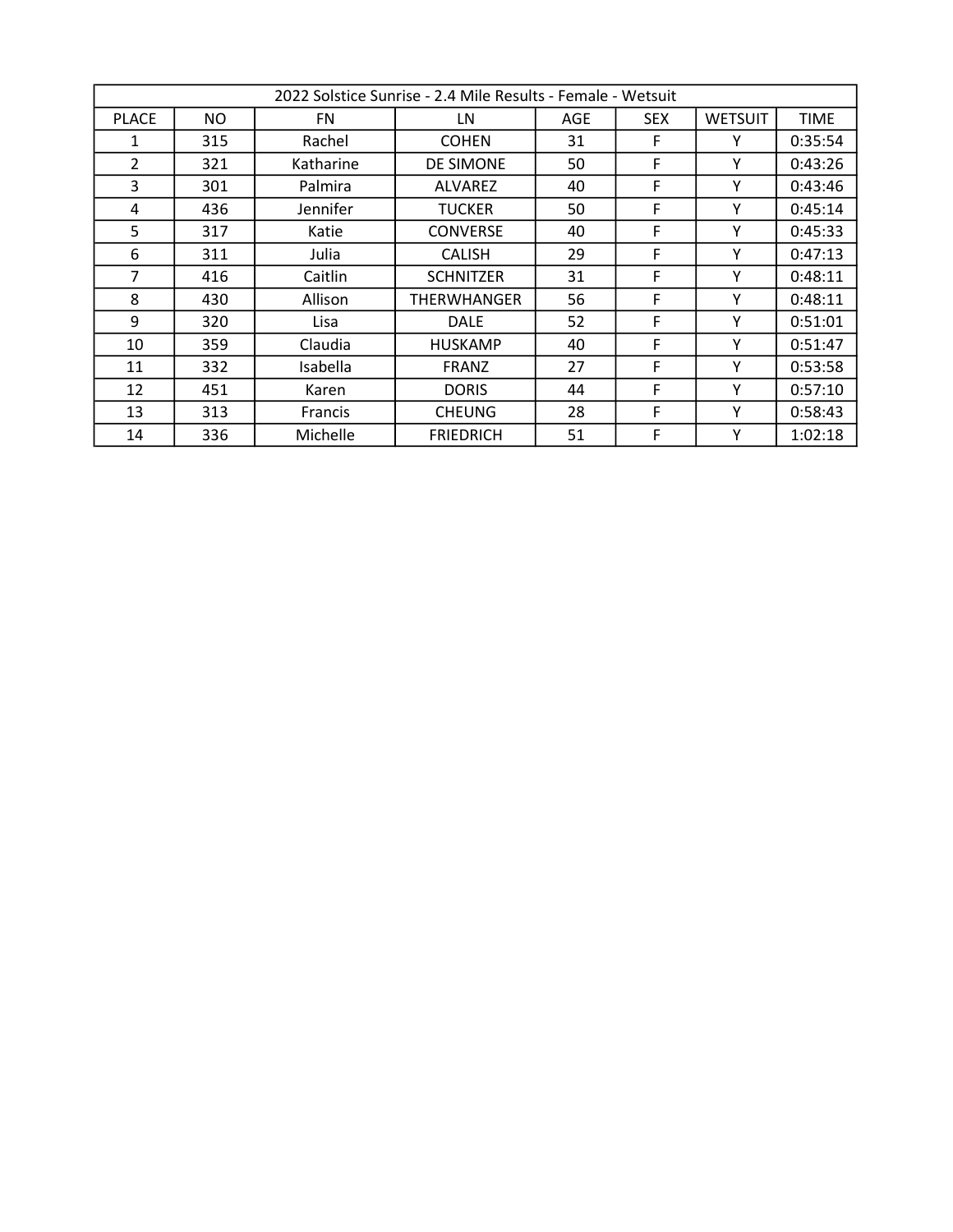|              | 2022 Solstice Sunrise - 2.4 Mile Results - Male - Wetsuit |               |                  |     |            |                |             |  |  |
|--------------|-----------------------------------------------------------|---------------|------------------|-----|------------|----------------|-------------|--|--|
| <b>PLACE</b> | NO.                                                       | FN            | LN               | AGE | <b>SEX</b> | <b>WETSUIT</b> | <b>TIME</b> |  |  |
|              | 322                                                       | Bruce         | <b>DEAKYNE</b>   | 32  | м          |                | 0:33:34     |  |  |
| 2            | 331                                                       | Michael       | <b>FOSTER</b>    | 46  | M          |                | 0:35:35     |  |  |
| 3            | 454                                                       | Erik          | <b>MAKOWSKY</b>  | 44  | M          |                | 0:38:29     |  |  |
| 4            | 381                                                       | Tim           | LUNDT            | 61  | M          |                | 0:39:56     |  |  |
| 5            | 310                                                       | Scott         | CADWALLADER      | 47  | м          |                | 0:41:07     |  |  |
| 6            | 357                                                       | Bryan         | <b>HOFF</b>      | 46  | м          |                | 0:45:32     |  |  |
| 7            | 429                                                       | Max           | <b>SWEENEY</b>   | 25  | м          |                | 0:47:08     |  |  |
| 8            | 350                                                       | <b>Thomas</b> | HALDEMAN         | 32  | M          |                | 0:52:12     |  |  |
| 9            | 433                                                       | Ryan          | <b>THURBER</b>   | 34  | M          |                | 0:56:54     |  |  |
| 10           | 443                                                       | Robert        | <b>WIGINGTON</b> | 71  | м          |                | 1:15:39     |  |  |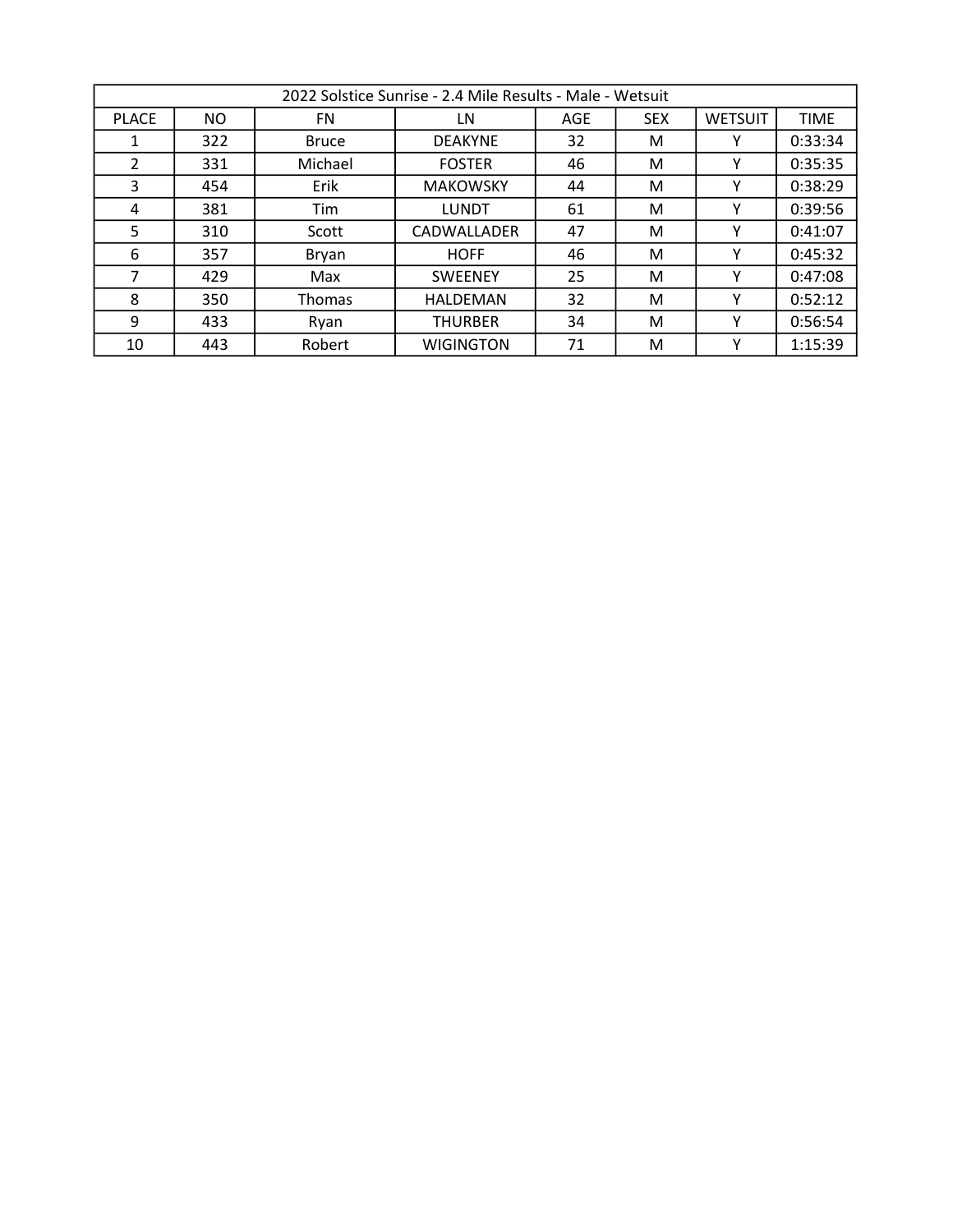|              | 2022 Solstice Sunrise - 500 YD Results - Female - Skin |           |                |     |            |                |             |  |
|--------------|--------------------------------------------------------|-----------|----------------|-----|------------|----------------|-------------|--|
| <b>PLACE</b> | NO.                                                    | FN        | LN             | AGE | <b>SEX</b> | <b>WETSUIT</b> | <b>TIME</b> |  |
|              | 309                                                    | Ella      | <b>BUTCHER</b> | 12  |            | N              | 0:07:18     |  |
|              | 386                                                    | Sophia    | MEZEI          | 10  |            | N              | 0:07:44     |  |
|              | 345                                                    | Gracie    | <b>GREER</b>   | 12  |            |                | 0:07:57     |  |
|              | 389                                                    | Teil      | <b>NEUKOM</b>  | 42  |            |                | 0:13:03     |  |
|              | 383                                                    | Elizabeth | <b>MARR</b>    | 16  |            | Ν              | 0:14:30     |  |
|              | 384                                                    | Julie     | <b>MARR</b>    | 50  |            |                | 0:14:31     |  |